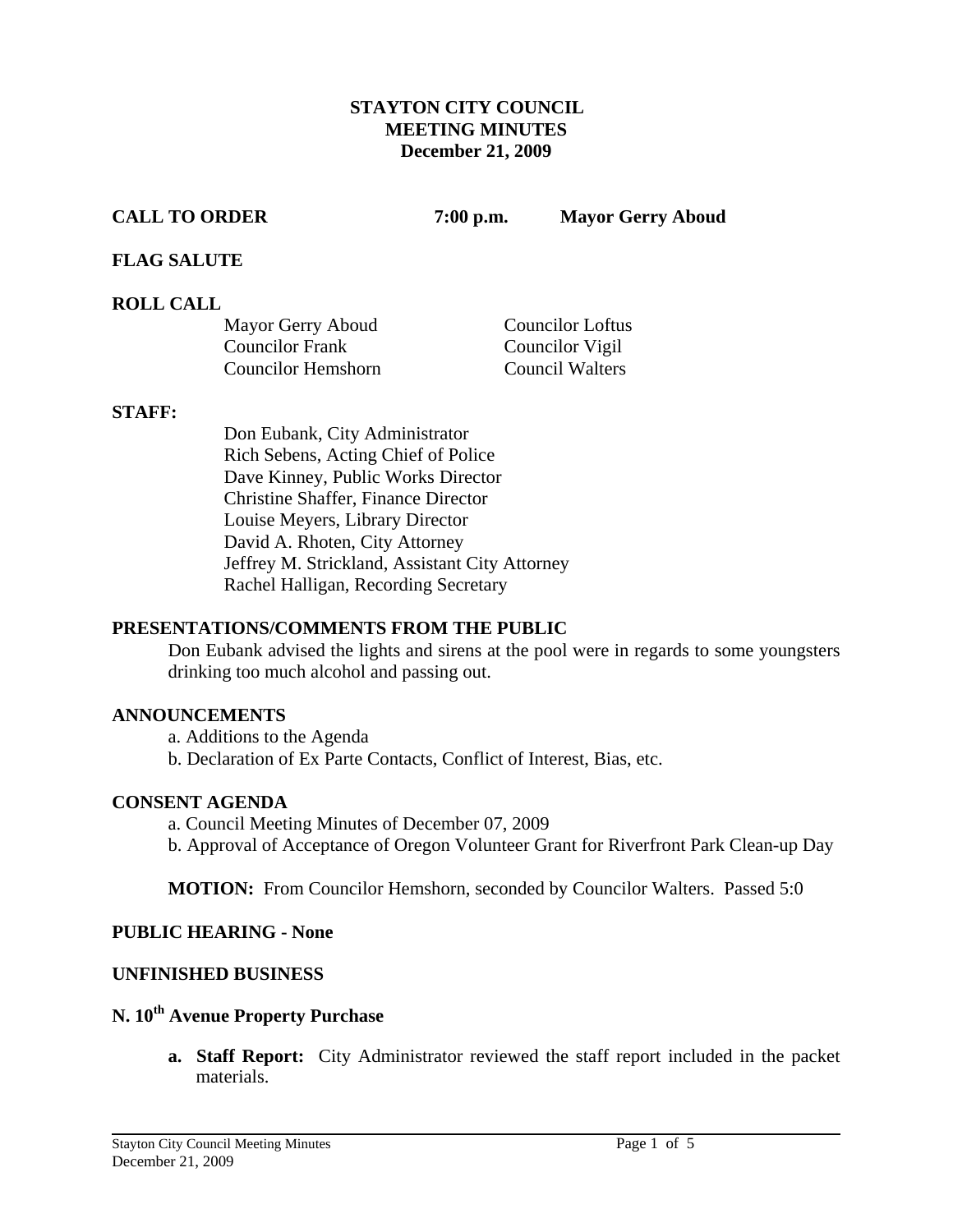**b. Council Deliberation:** Councilor Loftus asked what the total closing costs would be. Don Eubank advised the cost would be the removal of the asbestos which is \$2950 and an additional cost of \$65.03.

 Councilor Walters asked if the city could use the residence as a rental unit. Don Eubank advised the structure is not in the required condition for a rental.

## **c. Council Decision:**

**Motion:** From Councilor Hemshorn, seconded by Councilor Walters. Passed 5:0

## **NEW BUSINESS**

## **Stayton Municipal Code Amendment to Conform to Revised City Chapter**

- **a. Staff Report:** Mr. David Rhoten reviewed the staff memorandum included in the packet materials.
- **b. Council Deliberation:** No discussion.
- **c. Council Decision:**

**Motion:** From Councilor Vigil, seconded by Councilor Walters, to move to direct the Ordinance (unnumbered), Amending Provisions of Chapters 2.04, 2.08, 2.12, 2.20, 2.52, & 2.60 of the Stayton Municipal Code, to reflect the 2010 City of Stayton Charter Language, and declaring an emergency designating January 01, 2010 as the effective date, be read for the first time by title only. **Motion passed:** 5:0.

Rachel Halligan read the proposed ordinance for the first time by title only.

**Motion:** From Councilor Vigil, seconded by Councilor Walters to move to approve the first reading of Ordinance (unnumbered), Amending Provisions of Chapters 2.04, 2.08, 2.12, 2.20, 2.52, & 2.60 of the Stayton Municipal Code, to reflect the 2010 City of Stayton Charter Language, and declaring an emergency designating January 01, 2010 as the effective date. **Motion passed:** 5:0

The Ordinance was assigned number 917.

**Motion**: From Councilor Vigil, seconded by Councilor Walters, to move to direct that Ordinance No. 917, Amending Provisions of Chapters 2.04, 2.08, 2.12, 2.20, 2.52, & 2.60 of the Stayton Municipal Code, to reflect the 2010 City of Stayton Charter Language, and declaring an emergency designating January 01, 2010 as the effective date be read for the second time. **Motion passed**: 5:0.

Rachel Halligan read Ordinance No. 917 for the second time by title only.

**Motion:** From Councilor Vigil, seconded by Councilor Walters, to move to approve the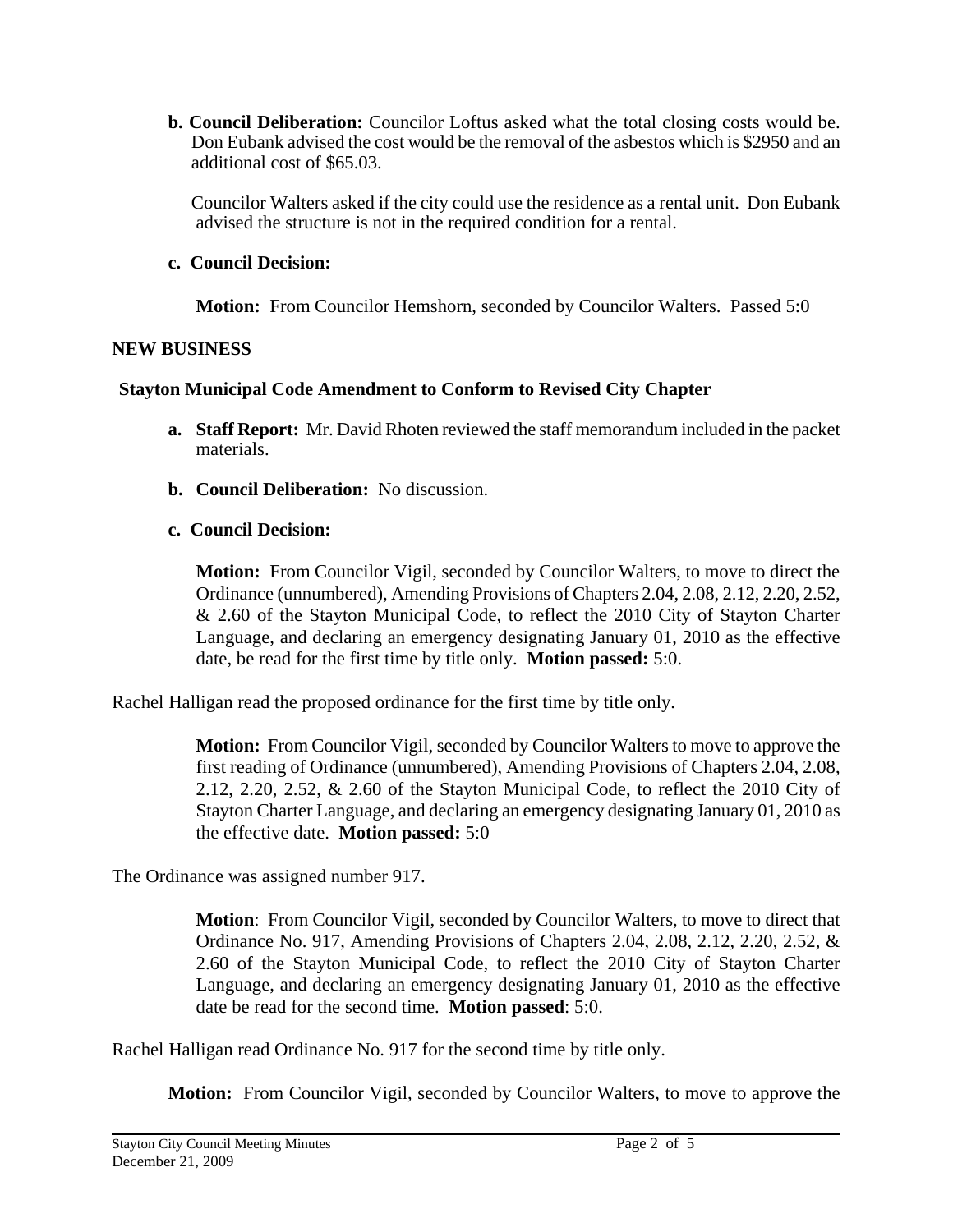second reading of Ordinance No. 917, Amending Provisions of Chapters 2.04, 2.08, 2.12, 2.20, 2.52, & 2.60 of the Stayton Municipal Code, to reflect the 2010 City of Stayton Charter Language, and declaring an emergency designating January 01, 2010 as the effective date, and direct the Mayor to execute the Ordinance as enacted. **Motion passed** 5:0.

## **Resolution No. 847 Authorizing Changes to the Adopted Budget**

- **a. Staff Report** Ms. Shaffer reviewed the staff report included in the packet. This includes decreasing the Capital Outlay line item by \$450,000 and transferring it to the Sewer Construction Fund and also creating a new line item for Debt Service which will reduce the Materials and Services line item. This issue was discovered during a financial audit. The police department vehicle lease fee comes out of this line item.
- **b. Council Deliberation None**
- **c. Council Decision**

**Motion:** From Councilor Vigil, seconded by Councilor Hemshorn to approve the Resolution No. 847, which authorizes the requested transfers within the two funds. **Motion Passed:** 5:0

## **MWVCOG – Projects for inclusion on Economic Development Administration Priority List & Authorization to Pursue Grant Funding**

**a. Staff Report:** Mr. Kinney reviewed the list of proposed projects to include on the priority list.

- Proposed 2010 Projects:
- 1.  $10^{th}$  Avenue Street Improvements
- 2. E. Pine  $\&$  10<sup>th</sup> Avenue Water Line
- 3. Wilco/Shaff/Golf Club Road Intersection Widening & Signalization
- 4. Wastewater Treatment Facility Upgrades (Drops off if funded by USDA-RUS)
- 5. City-wide Arterial & Collector Street Overlays
- 6. Water Treatment Plant New Clearwell (Chlorine Contact Chamber)
- 7. City Facilities Energy Efficiency Improvements

## **b. Council Deliberation – None**

**c. Council Decision – None Needed** 

#### **Santiam Community Endowment Grant**

- **a. Staff Report** Ms. Shaffer reviewed the staff report that is included in the packet.
- **b. Council Deliberation –** Councilor Frank asked to be more informed about the problem that occurred at the pool. City Administrator Don Eubank went over the Marion County inspection list and explained to Councilor Frank that there was an issue, it has not been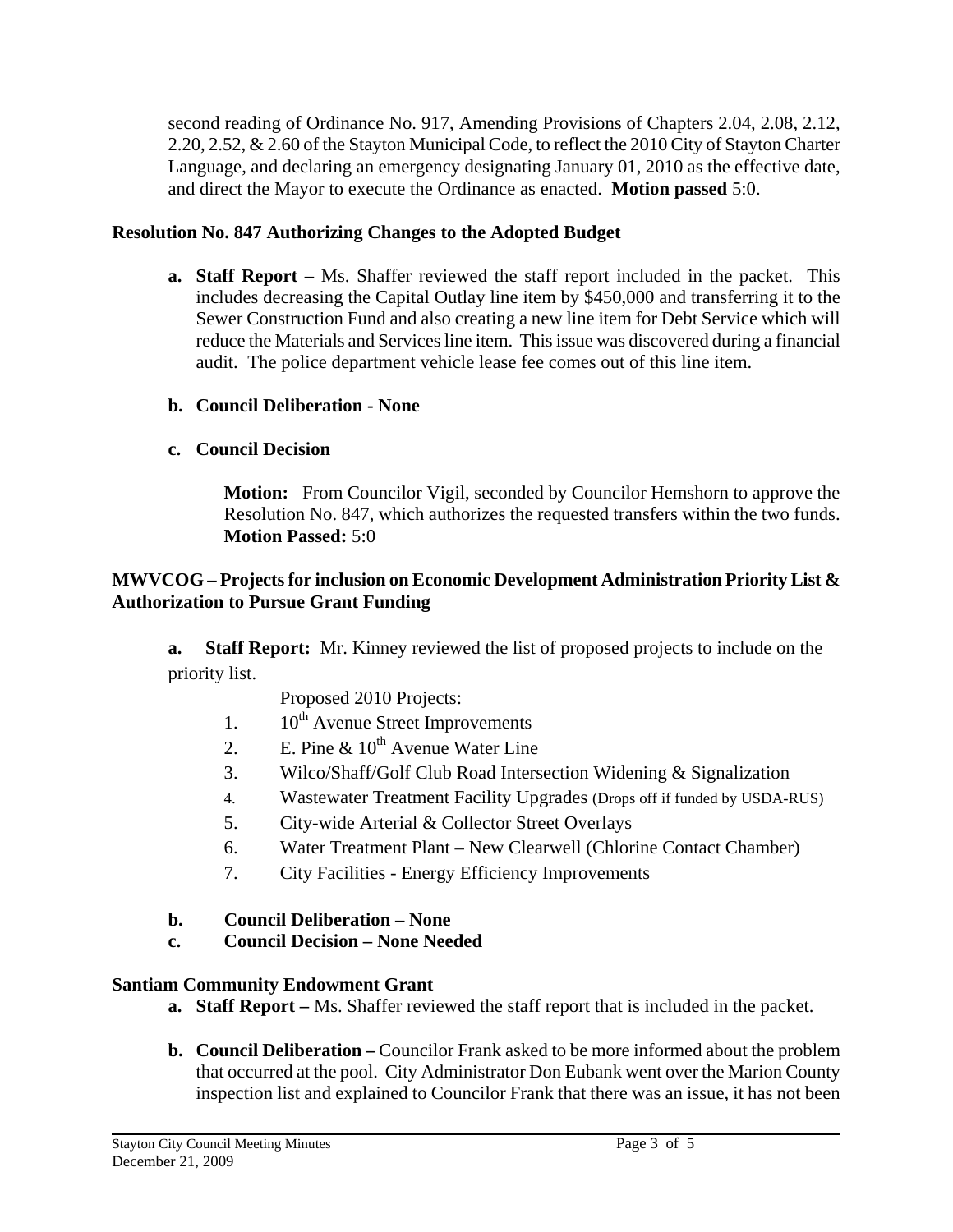rectified and the pool has been switched back over to chlorinated water.

Councilor Walters wanted to make a comment that his wife's swimming suit changed colors after being in the chlorinated water. Don Eubank advised the levels are not exactly correct as of yet, but are acceptable and are still being adjusted.

## **c. Council Decision**

**Motion:** From Councilor Vigil, seconded by Councilor Walters to move to approve the City Administrator to accept the generous grant from the Santiam Community Endowment. **Motion passes:** 5:0

#### **STAFF/COMMISSION REPORTS**

# **City Administrator's Report – Don Eubank (verbal)**

## **a. Schedule Town Hall Forum for 01/14 or 01/21 2010**

Meeting was scheduled for January  $14<sup>th</sup>$  at Santiam Memorial Hospital from 6:30 to 8:00 pm.

## **Finance Director's Report – Christine Shaffer**

**a. Monthly Finance Department Report:** Ms. Shaffer reviewed her staff report included in the packet materials.

## **Acting Police Chief's Report – Rich Sebens**

**a. Statistical Report November 2009:** Mr. Sebens reviewed his staff report in the packet materials.

#### **Library Director's Report – Louise Meyers**

**a. November 2009 Activities/Statistics:** Ms. Meyers reviewed her staff report included in the packet materials.

## **Public Works Director's Report – Dave Kinney**

 **a. November 2009 Monthly Operating Report:** Mr. Kinney updated council members on various projects taking place in public works.

#### **Pool Manager – Rebekah Meeks**

**a. November 2009 Monthly Operating Report:** Ms. Meeks not present.

## **PRESENTATIONS/COMMENTS FROM THE PUBLIC – None.**

## **BUSINESS FROM THE CITY ADMINISTRATOR**

City Administrator wanted to re-iterate to all, if anyone has a concern, a complaint or a commendation, come talk to someone.

## **BUSINESS FROM THE MAYOR**

#### **a. Appointment of Joe Uffelman to the Planning Commission**